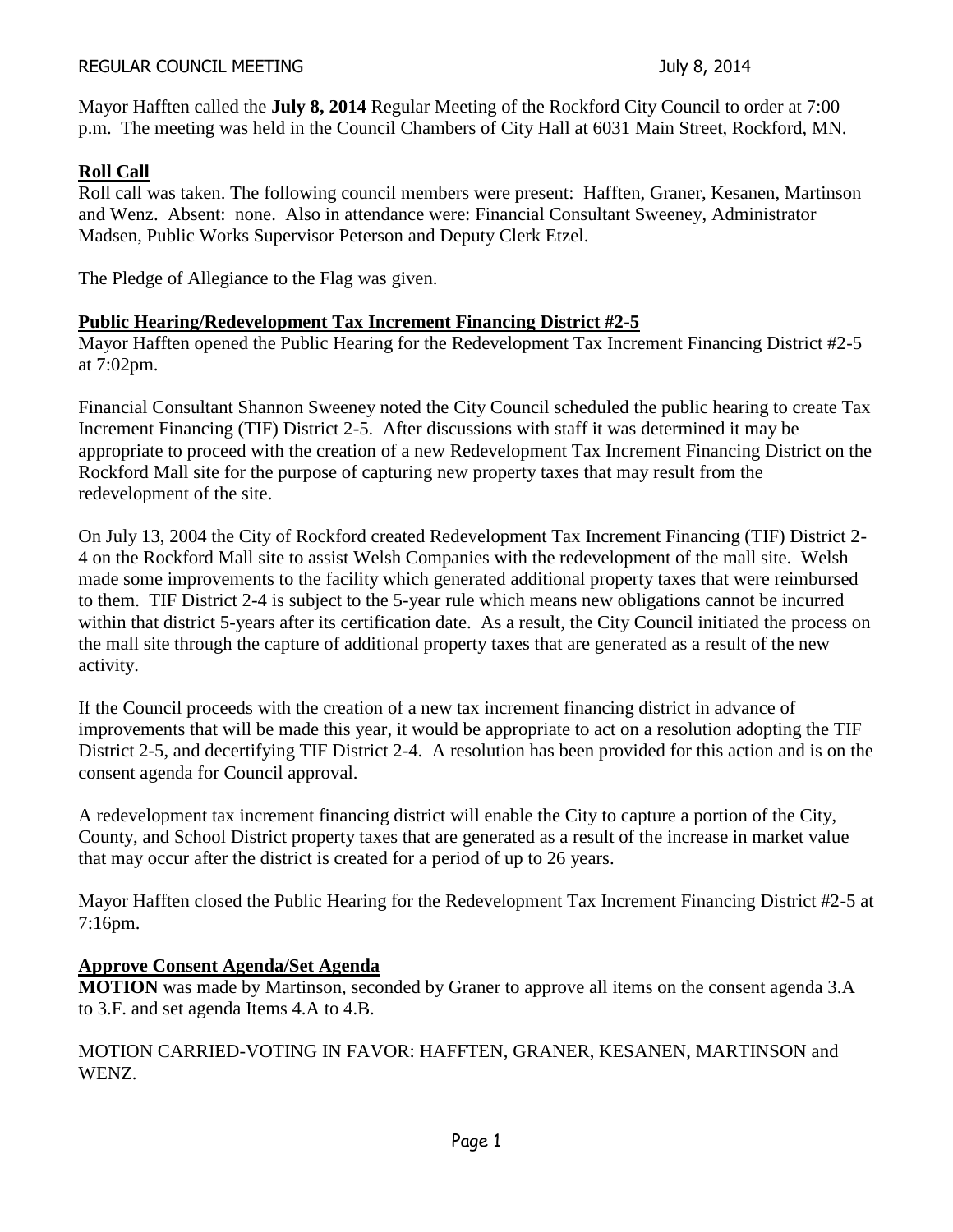#### REGULAR COUNCIL MEETING **Internal and Secure 2014** July 8, 2014 **\*Approve Regular Council Minutes/June 24, 2014**

**MOTION** was made by Martinson, seconded by Graner to approve the minutes of the June 24, 2014, Regular Council Meeting.

MOTION CARRIED-VOTING IN FAVOR: HAFFTEN, GRANER, KESANEN, MARTINSON and WENZ.

# **\*Approve Payment of Claims**

**MOTION** was made by Martinson, seconded by Graner to approve the payment of claims #23417 to #23474 in the amount of \$204,712.02.

MOTION CARRIED-VOTING IN FAVOR: HAFFTEN, GRANER, KESANEN, MARTINSON and WENZ.

# **\*Approve June 2014 Building Permits**

**MOTION** was made by Martinson, seconded by Graner to approve the June Building Permits #14-42 to #14-63.

MOTION CARRIED-VOTING IN FAVOR: HAFFTEN, GRANER, KESANEN, MARTINSON and WENZ.

# **\*Resolution #14-33/Approve Rockford Area Historical Society Quilt Raffle**

**MOTION** was made by Martinson, seconded by Graner to approve Resolution #14-33 approving the Rockford Area Historical Society quilt raffle drawing on August 10, 2014.

MOTION CARRIED-VOTING IN FAVOR: HAFFTEN, GRANER, KESANEN, MARTINSON and WENZ.

## **\*Approve Wastewater Treatment Facility Improvements/Pay Request #1**

**MOTION** was made by Martinson, seconded by Graner to approve Pay Request #1 for \$79,250.00 to KHC Construction, Inc. for the Wastewater Treatment Facility Improvements as recommended by Wenck.

MOTION CARRIED-VOTING IN FAVOR: HAFFTEN, GRANER, KESANEN, MARTINSON and WENZ.

#### **\*Resolution #14-34/Establish Redevelopment Tax Increment Financing District #2-5 and Decertification of TIF Financing District 2-4**

**MOTION** was made by Martinson, seconded by Graner to approve Resolution #14-34 approving the decertification of TIF District #2-4 and establishment of Tax Increment Financing District #2-5 and adoption of the tax increment financing plan relating thereto.

MOTION CARRIED-VOTING IN FAVOR: HAFFTEN, GRANER, KESANEN, MARTINSON and WENZ.

## **Eagle Scout Project**

Joe VanBuskirk presented the City Council his proposal to earn his Eagle Scout merit badge. Joe is proposing to build and install four Little Free Libraries in the following parks: Kettenacker, Riverside,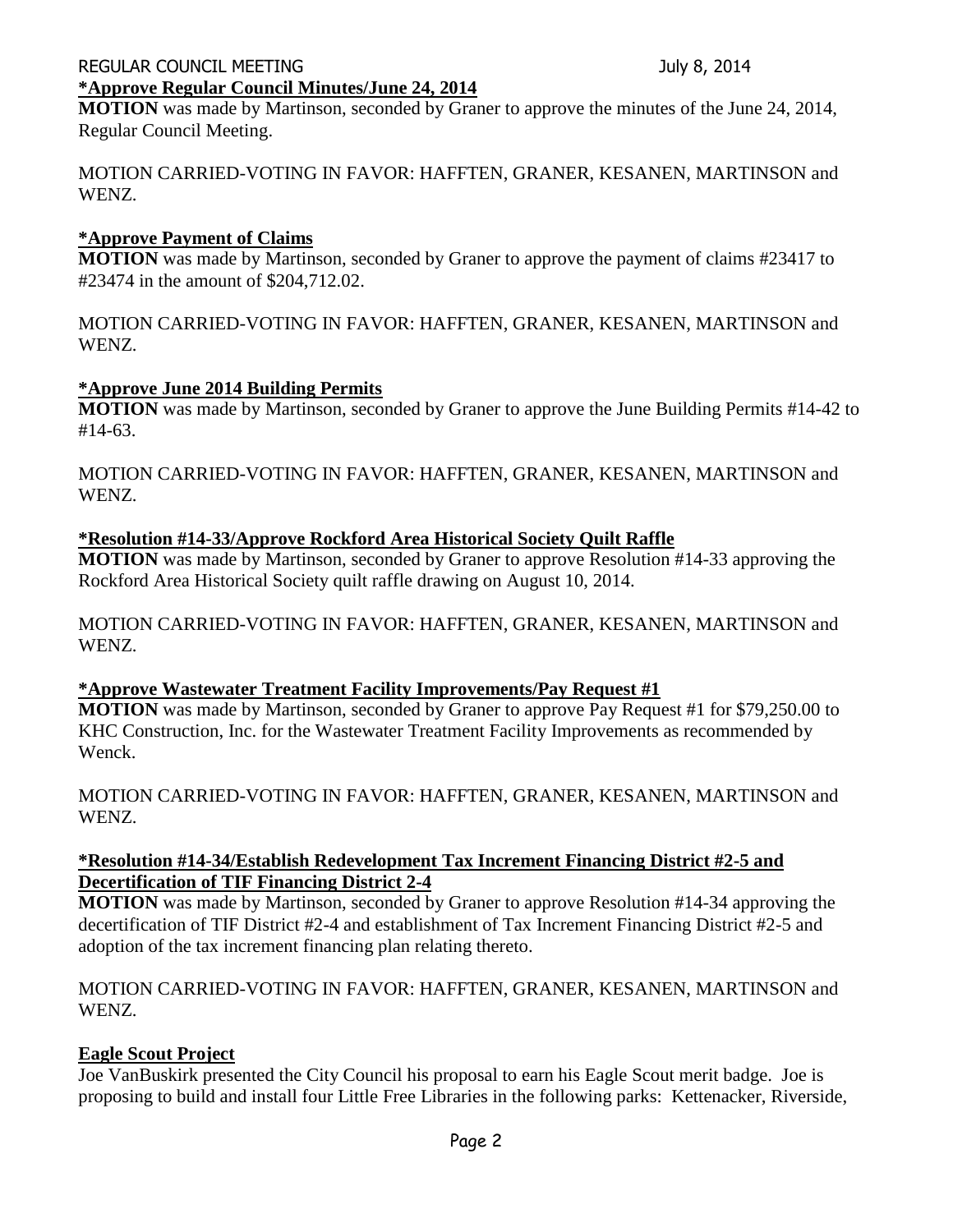#### REGULAR COUNCIL MEETING **SECULAR COUNCIL MEETING SECULAR July 8, 2014**

Winfield Ponds and Parkwood. The Little Free Library is a free-standing box filled with books and installed on a post. The goals is to promote literacy and a love of reading by building free book exchanges. The Little Free Library's would be registered with littlefreelibrary.org.

Joe plans to maintain the libraries with the help of his troop and family, but would like to also recruit the Girls Scouts, Lion's, Rockford Library, Rockford Area Schools, etc…

Council approved the four Little Free Libraries and asked Joe to work with Public Works on the site location within the parks proposed and installation.

#### **Resolution #14-35/Wright County Joint Powers Transportation Agreement**

Administrator Madsen reminded the Council that Wright County is no longer contracting with River Riders for transportation. There have been many several workshops and meetings with Wright County and the cities within to establish a joint powers. As of today, seven cities have signed the agreement. The cost is \$1,000 for the first year and prorated expenses will be based on ride count and calculated for future costs. The cost to join late could result in a higher cost and service not provided to the residents. There is an exit clause if the City feels the cost is too expensive. The city would have a vote and additional votes would be based on every 3,000 rides. Starting July 1<sup>st</sup> there are three buses in Wright County and they are making stops in Rockford.

The Mayor has spoken with Jack Russett from Delano and he feels the service is better and cheaper for the residents.

**MOTION** was made by Graner, seconded by Wenz to approve Resolution #14-35 authorizing the execution of a Joint Powers Authority Agreement between the City of Rockford and other cities in Wright County for procurement of public transportation services in Wright County and directs the Mayor and Administrator to sign the agreement on behalf of the City.

MOTION CARRIED-VOTING IN FAVOR: HAFFTEN, GRANER, KESANEN, MARTINSON and WENZ.

## **Administrator's Report**

The Administrator's report included the following: recently attended a Fire Department meeting – working to get on the same page, starting to prepare the 2015 budget and will be scheduling meetings with department heads and a workshop will be scheduled in August, demolition of the Old Post Office is going to cost about \$5,000 more due to the asbestos abatement costs and may be gone at the end of the week or early next week – staff will post photos, volunteers are needed to set-up for movie in the park scheduled for July  $25<sup>th</sup>$ , and the Rosewood Eatery has a grand opening this Saturday.

#### **Engineer's Report**

Council Member Martinson has a question regarding the fuel tank that was removed for the site of the new wastewater treatment facility. Staff noted the tank was removed and the soil was found to be contaminated. Any future tanks would be installed above ground.

KHC has had some delays in the wastewater treatment facility in regards to the building permit. Staff is working to move the permitting process along.

## **Council Reports**